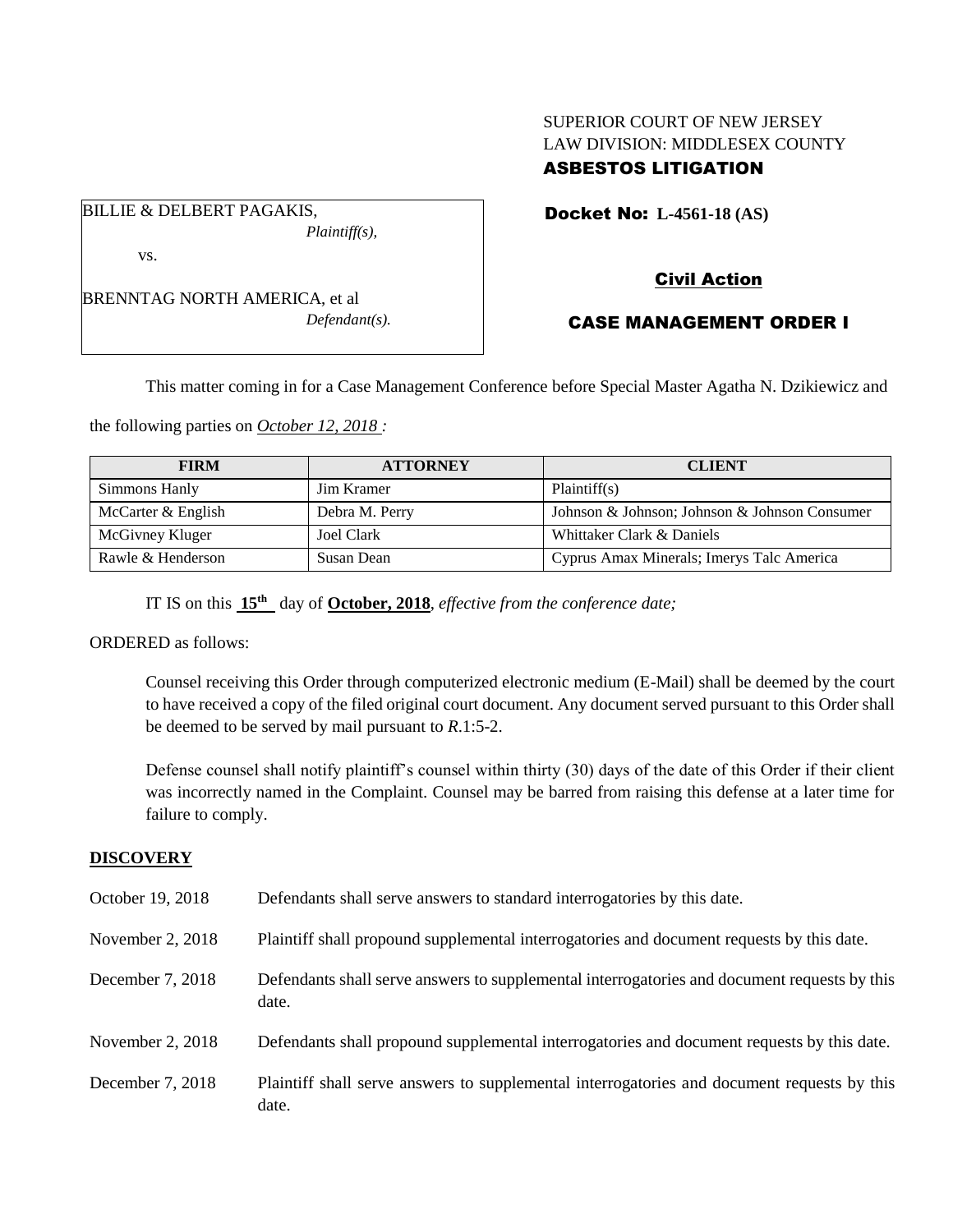- January 31, 2019 Fact discovery, including depositions, shall be completed by this date. Plaintiff's counsel shall contact the Special Master within one week of this deadline if all fact discovery is not completed.
- January 31, 2019 Depositions of corporate representatives shall be completed by this date.

### **EARLY SETTLEMENT**

March 29, 2019 Settlement demands shall be served on all counsel and the Special Master by this date.

#### **SUMMARY JUDGMENT MOTION PRACTICE**

| March 29, 2019 | Plaintiff's counsel shall advise, in writing, of intent not to oppose motions by this date. |
|----------------|---------------------------------------------------------------------------------------------|
| April 12, 2019 | Summary judgment motions shall be filed no later than this date.                            |
| May 10, 2019   | Last return date for summary judgment motions.                                              |

#### **MEDICAL DEFENSE**

- March 29, 2019 Plaintiff shall serve medical expert reports by this date.
- March 29, 2019 Upon request by defense counsel, plaintiff is to arrange for the transfer of pathology specimens and x-rays, if any, by this date.
- June 7, 2019 Defendants shall identify its medical experts and serve medical reports, if any, by this date. In addition, defendants shall notify plaintiff's counsel (as well as all counsel of record) of a joinder in an expert medical defense by this date.

### **LIABILITY EXPERT REPORTS**

- March 29, 2019 Plaintiff shall identify its liability experts and serve liability expert reports or a certified expert statement by this date or waive any opportunity to rely on liability expert testimony.
- June 7, 2019 Defendants shall identify its liability experts and serve liability expert reports, if any, by this date or waive any opportunity to rely on liability expert testimony.

#### **ECONOMIST EXPERT REPORTS**

- March 29, 2019 Plaintiff shall identify its expert economists and serve expert economist report(s), if any, by this date or waive any opportunity to rely on economic expert testimony.
- June 7, 2019 Defendants shall identify its expert economists and serve expert economist report(s), if any, by this date or waive any opportunity to rely on economic expert testimony.

 $\_$  ,  $\_$  ,  $\_$  ,  $\_$  ,  $\_$  ,  $\_$  ,  $\_$  ,  $\_$  ,  $\_$  ,  $\_$  ,  $\_$  ,  $\_$  ,  $\_$  ,  $\_$  ,  $\_$  ,  $\_$  ,  $\_$  ,  $\_$  ,  $\_$  ,  $\_$  ,  $\_$  ,  $\_$  ,  $\_$  ,  $\_$  ,  $\_$  ,  $\_$  ,  $\_$  ,  $\_$  ,  $\_$  ,  $\_$  ,  $\_$  ,  $\_$  ,  $\_$  ,  $\_$  ,  $\_$  ,  $\_$  ,  $\_$  ,